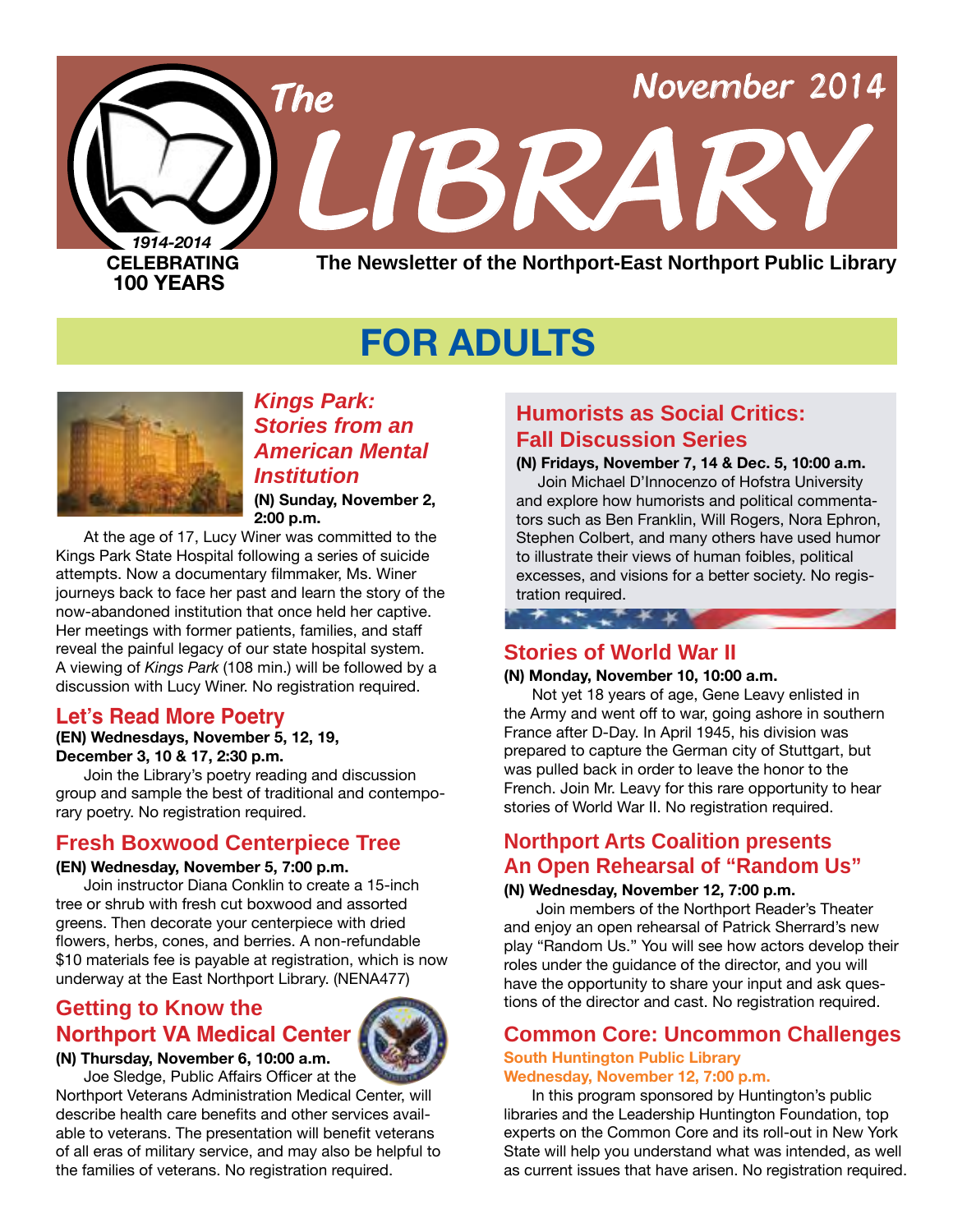## **Short Story Central**

**(N) Tuesday, November 4, 7:00 p.m.**

This month we take a look at stories from *Funny Once* by Antonya Nelson.

Please pick up your copies of the stories at the Circulation Desk in either library building.

## **Page Turners**

### **(N) Thursday, November 13, 2:00 p.m.**

Join Donna Diamond for a discussion of *The President's Club* by Nancy Gibbs and Michael Duffy. Copies of the book will be available at the Northport Library Circulation Desk.

## **Novel Ideas**

### **(N) Monday, November 24, 7:00 p.m.**

This month we take a look at *We Are All Completely Beside Ourselves* by Karen Joy Fowler. Please pick up your copy of the book at the Northport Library Circulation Desk.



# **FOR ADULTS**



### **Introduction to PowerPoint**

### **(N) Monday, November 3, 7:00 p.m.**

Learn to create presentations with Microsoft PowerPoint. Topics will include creating a slideshow, editing, formatting, adding multimedia objects and animation effects, and more. Prerequisites: Introduction to Computers or equivalent. Registration begins October 20 at either library or online. [\(NENC088\)](http://alpha2.suffolk.lib.ny.us/search/?searchtype=X&SORT=D&searcharg=nenc088&searchscope=43)

> Join Apple-certified trainer John Budacovich to learn about the iPad and iPhone. Operating basics including Mail, iCloud, music, settings, and the App Store will be covered. The newly released iOS8 update will be discussed. No registration required.

## **Spine Health and Wellness**

**(EN) Thursday, November 13, 7:00 p.m.** Spine-related problems such as low

back pain, neck pain, and sciatica are among the most common reasons people visit a doctor. Join Dr. Sanjeev Suratwala of North Shore-LIJ for an interactive session on spine health, and learn

about common spinal conditions and treatment options. Your questions are welcome. No registration required.

## **Fireside Friday: Sweet Grass**

### **(EN) Friday, November 14, 7:30 p.m.**

With a mixture of old time melodies and new original music, Steve and Sandy Edwards of Sweet Grass blend their acoustic sounds with soft harmonies for a taste of old Appalachia as well as contemporary folk. No registration required.

### **iPad & iPhone: Basics & Settings (N) Monday, December 8, 7:00 p.m.**

## **Intermediate PowerPoint**

### **(N) Thursday, November 13, 7:00 p.m.**

Learn intermediate techniques of slide animation and graphics, transitions, formatting, and more. Prerequisites: Introduction to Computers and Introduction to PowerPoint or equivalent. Registration begins October 30 at either library or online. [\(NENC102\)](http://alpha2.suffolk.lib.ny.us/search/?searchtype=X&SORT=D&searcharg=nenc102&searchscope=43)

### **Introduction to Android Devices (N) Monday, November 17, 7:00 p.m.**

In this introductory class you will learn how to access the Internet and email, use settings, download and use apps, and discover many tips and tricks. Bring your Android devices. No registration required.

### **SeniorNet: Vacation Planning Online (N) Thursday, November 20, 4:00 p.m.**

Planning a getaway? Join us to learn how to research travel, hotels, restaurants, guided tours, and more on the Internet. You can save money and, even more importantly, make the most of your time while on vacation. No registration required.

## **Let's Talk: English Conversation Group**

### **(EN) Friday, November 14, 7:00 p.m.**

Would you like to practice your conversational English in a friendly atmosphere? Join our informal conversation group. No registration required.

### **New English Language Learning Software**

### **One-on-one help available by appointment**

Learn how to practice English using *Pronunciator*, the Library's online language learning program. Please call 261-2313, ext. 210, to make an appointment.

## **Medicare 101**

### **(N) Monday, November 17, 2:30 p.m.**

Lauren Granger, a representative from Empire Blue Cross Blue Shield, will discuss Basic Medicare and the differences between Medicare parts A, B, C, and D. She will also describe state subsidy programs such as EPIC, and the Extra Help and Medicare Savers programs. Your questions are welcome. No registration required.





# **FOR ADULTS**

## **Health Insurance Counseling**

### **(N) Tuesday, November 18, 9:30-11:30 a.m.**

A volunteer from the Health Insurance Information Counseling & Assistance Program (HIICAP) will provide individual counseling to answer your questions about Medicare and supplementary insurance. Registration begins November 4 at either library or online. [\(NENA479\)](http://alpha2.suffolk.lib.ny.us/search/?searchtype=X&SORT=D&searcharg=nena479&searchscope=43)

## **Senior Options & Resources in the Town of Huntington**

### **(N) Tuesday, November 18, 2:00 p.m.**

Melissa-Robyn Levitan from Town of Huntington Outreach Services will describe the extensive resources available to seniors including the Nutrition Center, Adult Day Care Program, residential repair, transportation, and much more. No registration required.

## **Veterans Returning to the Workplace**

## **(EN) Tuesday, November 18, 7:00 p.m.**

Military veterans often struggle to make a successful transition to civilian employment because their experience differs from those of traditional candidates. Dr. Hassan Abdulhaqq, Vice President of Staffing at Citi, will guide veterans toward building a solid resume, strengthening their confidence, and honing their job search and interviewing skills. No registration required.

> **Defensive Driving**

## **Defensive Driving**

**(EN) Wednesday, November 19 & Thursday, November 20, 7:00-10:00 a.m. Fee: \$36**

Applications for this point/insurance reduction safety course are available November 5 at both library buildings.

**(N) Saturday, December 6, 9:00 a.m.-3:00 p.m. Fee: \$36**

Applications are available November 8 at both library buildings.

**(N) Friday, November 21, 7:30 p.m.**



Do you love the classic sounds of Artie Shaw, Glenn Miller, and Duke Ellington? Join Tom Manual and his Firehouse Five for an evening of big band music performed on vintage period instruments. Sit back and enjoy favorites such as "Satin Doll," "Honeysuckle Rose," "Stardust," "Kansas City," and many more. No registration required. Those showing an NENPL Library card will be seated first.

## **The Legacies of World War I**

### **(N) Monday, December 1, 7:00 p.m.**

This year marks the centennial of the start of World War I, a conflict that resulted in the deaths of millions, the birth of new nations, and the genesis of much of today's volatile world politics. Join Martin Levinson, PhD, member of the WWI Historical Association, Authors Guild, and National Book Critics Circle, as he explores this watershed event in world history. No registration required.

## *Adult Programs Coming in Early December:*

## **Winter Fondant Cake Decorating**

### **(EN) Wednesday, December 3, 6:30 p.m.**

Decorate a seven-inch round cake with a beautiful fondant winter

scene in this workshop with Lisa Basini of The Baking Coach. A non-refundable \$5 materials fee is payable at registration which begins November 8 at the East Northport Library. [\(NENA480\)](http://alpha2.suffolk.lib.ny.us/search/?searchtype=X&SORT=D&searcharg=nena480&searchscope=43)



## **Cinema at the Library: Film & Discussion**

**(N) Wednesday, November 19, 6:30 p.m.**

Join Dylan Skolnick, co-director of Huntington's Cinema Arts Centre, to view and discuss contemporary films. No registration required.



## **God's Pocket (2014)**

When Mickey's crazy stepson is killed in a construction "accident," nobody in the working class neighborhood of God's Pocket is sorry he's gone. Rated R. 88 min.

## **The World of** *The Little Prince*

**(N) Wednesday, December 3, 7:00 p.m.** The Northport community has special reason to celebrate Antoine de Saint-Exupéry's *The Little Prince*, which was written here in 1942. Using inspiring

animation and sound effects, Dr. Michael Day presents his vision for a transformative, interactive amusement park based upon the values and imagination of the much-beloved book. *Little Prince* fans won't want to miss this entertaining event. No registration required.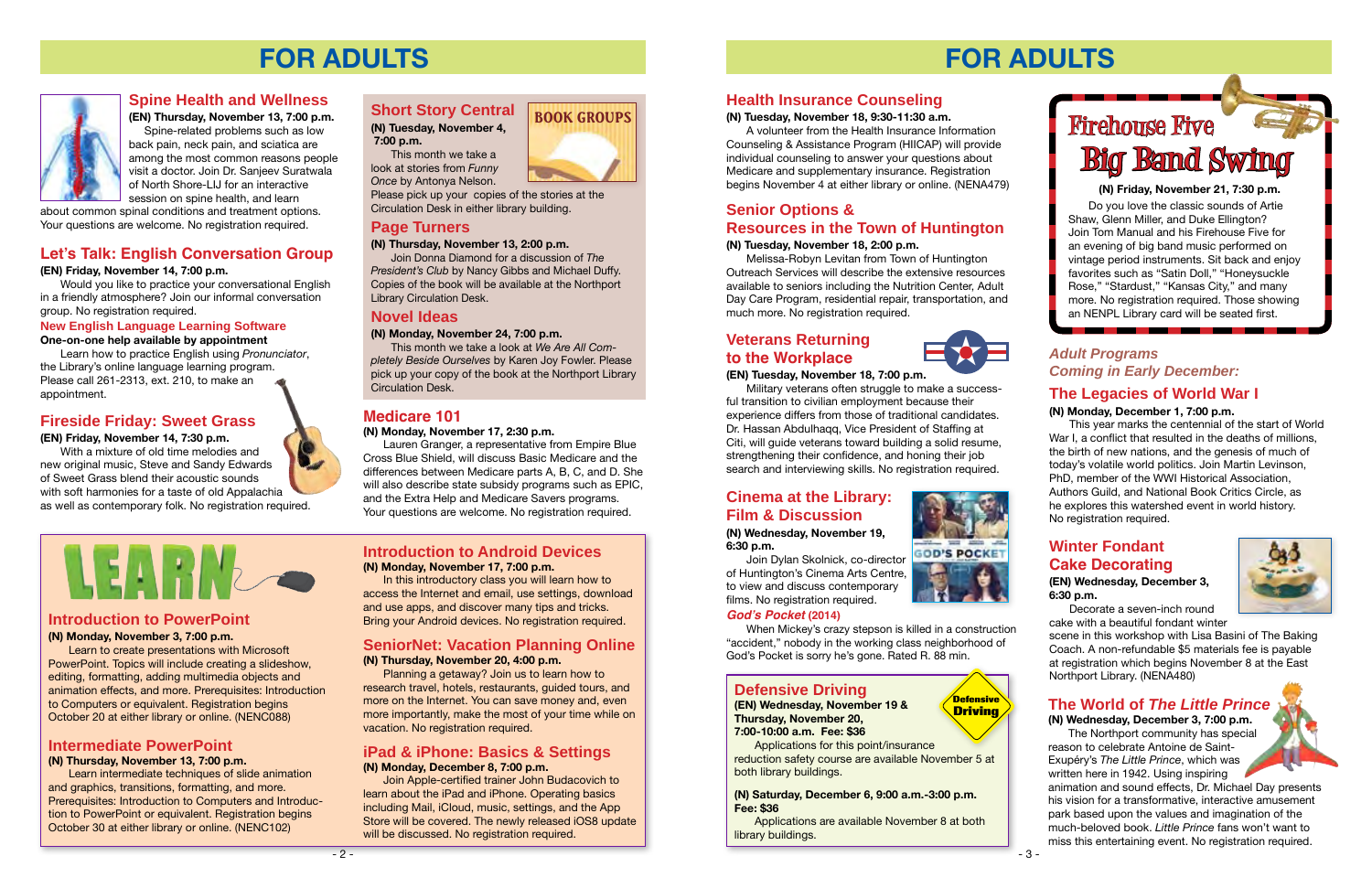**(EN) Tuesday, November 4, 7:00 p.m.** *Children with adult;* 

*siblings welcome* Animal stories abound in this

interactive family storytime, including rhymes, music, and more! (30 min.) No registration required.

# $\lim\limits_{\Delta t \to 0} \frac{1}{2}$  Chess Club

# **FOR CHILDREN**

 **(N) Sunday, November 16, 2:00 p.m.**  *For adults and children in grades K and up* With a trunk full of props and tons of energy, Jester Jim takes the stage to perform a fun-filled variety show with juggling, magic, balancing, and comedy. No registration required. Those showing an NENPL Library card will be seated first.

#### $\frac{1}{2}$  **Parade of Pets PJ Storytime in**

## **Dollars and Sense**

**(N) Thursday, November 13, 4:00 p.m.** *Children in grades 3-5*

Learn about money and the importance of saving with a financial literacy expert from People's United Bank. Each child will decorate their own ceramic piggy bank to take home! (60 min.) Registration begins October 30 at either library or online. [\(NENJ434\)](http://alpha2.suffolk.lib.ny.us/search/?searchtype=X&SORT=D&searcharg=nenj434&searchscope=43)





*Children in grades 4 and up*

#### **(N) Tuesday, November 18, 7:00 p.m. in**

Club members will begin to select the books that will be included on our Mock Newbery Election ballot. (60 min.) No registration required.





**(EN) Thursdays, November 6, 13, 20, 2:00 p.m. (EN) Fridays, November 7, 14, 21, 10:00 a.m. (N) Fridays, November 7, 14, 21, 10:00 a.m.**

*Children birth-5 years not yet in kindergarten; siblings welcome* We'll read stories, sing songs, share rhymes and fingerplays, and have fun in this interactive program for families. (30 min.) No registration required.

**(N) Thursday, November 6, 7:00 p.m.** *Children in grades 3-6*

Playing chess helps children improve concentration, expand critical thinking skills, and boost memory. Have fun, improve your game, and practice good sportsmanship! (45 min.) No registration required.

**(N) Saturday, November 8, 10:00 a.m.**

*Children 1-4 years with adult; siblings welcome* Meet new friends and enjoy open-ended free play. Includes a circle storytime and art activity. (60 min.) No registration required, however space is limited.

#### $\frac{1}{\alpha! \alpha!}$ ટ્ર Books a Poppin' **in**

#### $\frac{1}{\alpha! \alpha^2}$  Tots and Toys **in**

#### $\frac{L}{\log 2}$ Life-Size Candyland **in**

### **(N) Friday, November 28, 2:00 p.m.**

## *Sunday Family Special:* **Jester Jim drop in**

*For families with children ages 3-10; siblings welcome*  Experience the classic board game as you never have before! Move along as your own game piece from the Peppermint Forest, through the Lollipop Woods, and all the way to the Candy Castle. **Please note:** Games will begin at 10 minute intervals from 2:00-3:30 p.m. No registration required.

### **Thanksgiving Feast on a Whaling Ship (N) Wednesday, November 19, 4:00 p.m.**

*Children in grades 1-5*

Learn how the crew of a 19th



century whaling ship celebrated Thanksgiving. Make hardtack (sailor's biscuit) and a fizzy lemon drink to prevent scurvy. Decorate a travel cup to bring to your own Thanksgiving dinner. (45 min.) Registration begins November 6 at either library or online. ([NENJ461\)](http://alpha2.suffolk.lib.ny.us/search/?searchtype=X&SORT=D&searcharg=nenj461&searchscope=43)

## **Mr. Potato Head**

### **(EN) Monday, November 17, 10:00 a.m.**

*Children 2-4 years with adult; siblings welcome* Enjoy a special interactive program that features singing, dancing, and storytelling with Donna Green from A Time for Kids. Each family will create their own Mr. Potato Head craft to take home. (60 min.) Registration begins November 6 at either library or online. [\(NENJ458\)](http://alpha2.suffolk.lib.ny.us/search/?searchtype=X&SORT=D&searcharg=nenj458&searchscope=43)

## **Hop to It!**

**(N) Wednesday, November 12, 10:00 a.m.**

*Children ages 3-5 years not yet in kindergarten, with adult; no siblings please*

 The Suffolk County Farm and Education Center will visit the Library with some furry friends! Enjoy a story, make a simple craft, and meet two different types of rabbits. (45 min.) Registration begins November 3 at either library or online. ([NENJ457](http://alpha2.suffolk.lib.ny.us/search/?searchtype=X&SORT=D&searcharg=nenj457&searchscope=43))

## **Kindergarten Fun: Read, Explore & Discover**

**(N) Mondays, November 17, 24, December 1, 8, 1:30 p.m.** *Children currently enrolled in kindergarten*

**KYONI** 

Literacy-based activities that include hands-on learning games will engage your kindergartner in this fun, innovative program. (45 min.) Registration begins November 6 at either library or online. ([NENJ456\)](http://alpha2.suffolk.lib.ny.us/search/?searchtype=X&SORT=D&searcharg=nenj456&searchscope=43)

## $\frac{d}{d\sigma}$  **Newbery Book Club**

# **FOR CHILDREN**

## **Fandom Friday Special: Fan Videos**

**(N) Friday, November 14, 7:00-8:30 p.m.**

In this special fan video workshop led by Project Excel staff you'll learn how to make and edit fan videos and screen favorite films, anime, cartoons, TV shows, and viral clips. [\(NENY651](http://alpha2.suffolk.lib.ny.us/search/?searchtype=X&SORT=D&searcharg=neny651&searchscope=43))

## **Teen Volunteer Opportunities**

*Open to students in grades 7-12.*  **You may choose one Volunteer Opportunity in addition to Teen Advisory Board.**

*Registration for Teen programs and Volunteer Opportunities begins November 3 at either library or online.*

# **FOR TEENS**

**Registration for the following series programs begins November 6.** *(one series program per child, please)*

## **Sing & Play**

**(EN) Mondays, November 24, and December 1, 8, 10:00 or 11:00 a.m.** *Children 1-3 years with adult; siblings welcome*

 Sing songs and rhymes and participate in activities that reinforce early literacy skills. (30 min.) [\(NENJ452\)](http://alpha2.suffolk.lib.ny.us/search/?searchtype=X&SORT=D&searcharg=nenj452&searchscope=43) *Stop by the Library and pick up the November bookmark by Tyler Mulligan.* 

*A reading list, compiled is on the back.*





















# **Spot**

## **Preschool Storytime**

**(EN) Tuesdays, November 18, 25, and December 2, 9, 9:30 a.m.** [\(NENJ454\)](http://alpha2.suffolk.lib.ny.us/search/?searchtype=X&SORT=D&searcharg=nenj454&searchscope=43) **(EN) Tuesdays, November 18, 25, and December 2, 9, 1:30 p.m.** ([NENJ455\)](http://alpha2.suffolk.lib.ny.us/search/?searchtype=X&SORT=D&searcharg=nenj455&searchscope=43) *Children 4-5 years not yet in kindergarten; independent*

 Children listen to stories, sing songs, learn rhymes, and participate in hands-on activities.

## **Rock-a-Bye Readers**

### **(N) Tuesdays, November 18, 25, and December 2, 9:30 a.m.**

*Babies not yet walking with adult; no siblings* Come sing, clap, bounce, and listen to

nursery rhymes and stories designed to expose babies to books and playful activities. (30 min.) ([NENJ451](http://alpha2.suffolk.lib.ny.us/search/?searchtype=X&SORT=D&searcharg=nenj451&searchscope=43))

## **1, 2, 3, Learn with Me**

### **(EN) Wednesdays, November 19, 26, and December 3, 10, 10:00 a.m.**

*Children 1-3 years with adult; siblings welcome* Chat and learn with child development

experts while your children play with others their own age. (60 min.) ([NENJ453\)](http://alpha2.suffolk.lib.ny.us/search/?searchtype=X&SORT=D&searcharg=nenj453&searchscope=43)

## **Teen Writer's Workshop**

**(N) Friday, November 7, 7:30-8:45 p.m.** *Students in grades 8-12*

Do you love to write? Join fellow writers to discuss your ideas and get feedback on your work. ([NENY652](http://alpha2.suffolk.lib.ny.us/search/?searchtype=X&SORT=D&searcharg=neny652&searchscope=43))

### **Boy Scout Computer Merit Badge**

**(N) Thursdays, November 13 and 20, 7:00-8:30 p.m.**

Learn about computer resources at the Library as you complete the requirements to earn your Boy Scout Computer Badge. Attendance at both sessions is required. ([NENY646\)](http://alpha2.suffolk.lib.ny.us/search/?searchtype=X&SORT=D&searcharg=neny646&searchscope=43)

## **College & Careers Workshop**

**(EN) Monday, November 17, 7:00 p.m.**

*Students in grades 9-12*

This Project Excel workshop will help high school students explore prospective colleges and careers of interest. Teens and parents are welcome. ([NENY647](http://alpha2.suffolk.lib.ny.us/search/?searchtype=X&SORT=D&searcharg=neny647&searchscope=43))

## **Babysitting Workshop**

**(EN) Tuesdays, November 18, 25, December 2, 9, 4:00-5:00 p.m.**

This four-session program taught by Project Excel is an introduction to babysitting, first-aid, fire safety, and caring for children. You will receive a certificate at the completion of the course. [\(NENY648](http://alpha2.suffolk.lib.ny.us/search/?searchtype=X&SORT=D&searcharg=neny648&searchscope=43))

### **Chess Club Volunteers**

**(N) Thursday, November 6, 6:45-8:00 p.m.**

Earn volunteer credit as you help children learn chess. A basic knowledge of the game is required for all volunteers. ([NENY645\)](http://alpha2.suffolk.lib.ny.us/search/?searchtype=X&SORT=D&searcharg=neny645&searchscope=43)

# **Teen Advisory Board:**

### **Holiday Greetings to the Troops (N) Monday, November 10, 7:00-8:00 p.m.**

Earn volunteer credit as you write holiday greetings to our troops overseas. Materials, ideas, and refreshments will be provided. [\(NENY649\)](http://alpha2.suffolk.lib.ny.us/search/?searchtype=X&SORT=D&searcharg=neny649&searchscope=43)

### **Candyland Volunteers**

**(N) November 28, 1:45-3:45 p.m.**

Earn volunteer credit while you assist children as they play with a life-size Candyland game. [\(NENY650](http://alpha2.suffolk.lib.ny.us/search/?searchtype=X&SORT=D&searcharg=neny650&searchscope=43))